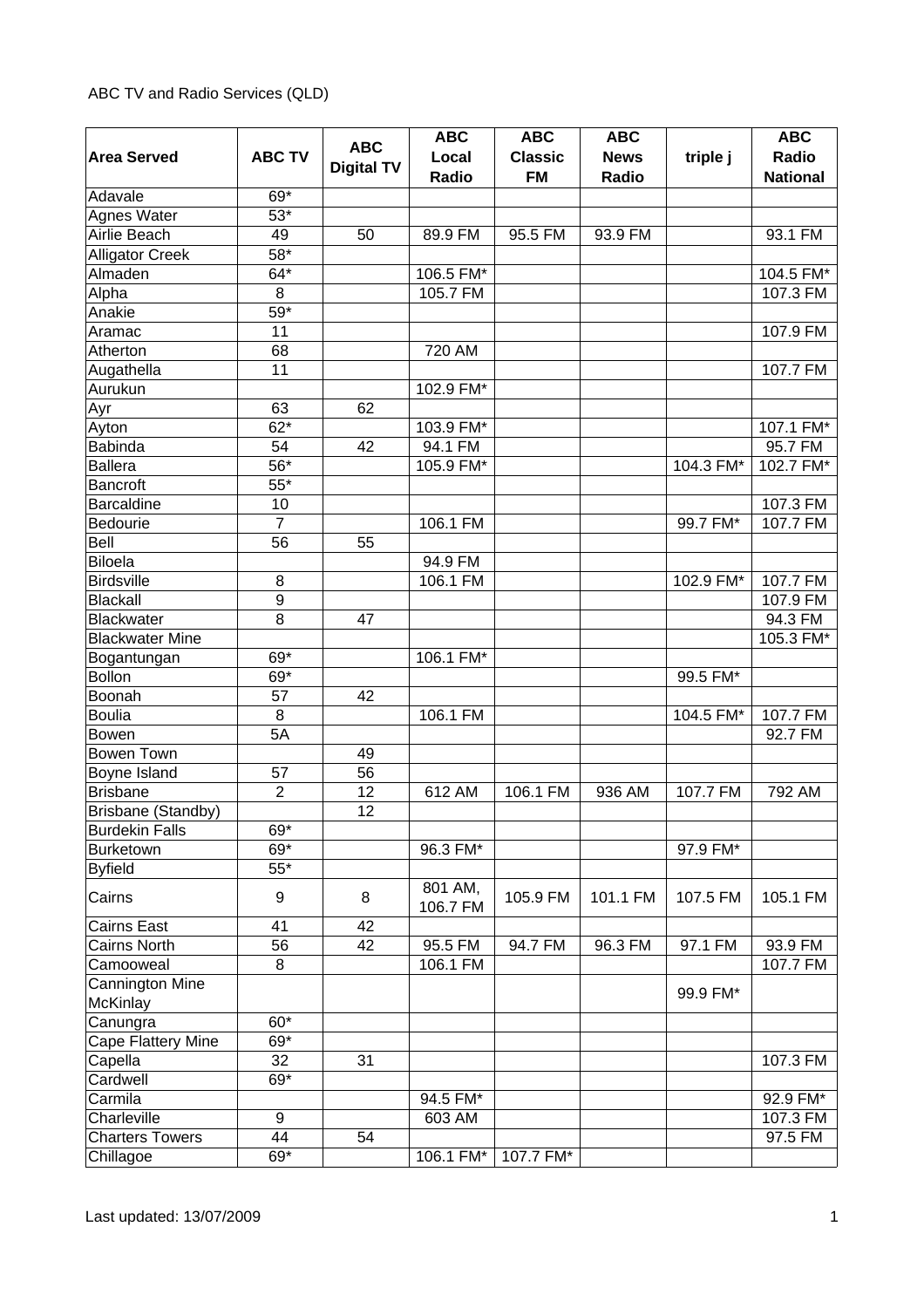|                                          |                   | <b>ABC</b>        | <b>ABC</b>              | <b>ABC</b>                  | <b>ABC</b>           |                        | <b>ABC</b>               |
|------------------------------------------|-------------------|-------------------|-------------------------|-----------------------------|----------------------|------------------------|--------------------------|
| <b>Area Served</b>                       | <b>ABC TV</b>     | <b>Digital TV</b> | Local<br>Radio          | <b>Classic</b><br><b>FM</b> | <b>News</b><br>Radio | triple j               | Radio<br><b>National</b> |
| Clairview                                | 69*               |                   | 94.1 FM*                |                             |                      |                        |                          |
| Clermont                                 | 10                | 54                |                         | 104.5 FM                    |                      |                        | 107.7 FM                 |
| Cloncurry                                | $\overline{7}$    |                   | 100.5 FM*,<br>100.5 FM* | 90.5 FM*                    |                      | 105.3 FM*,<br>89.3 FM* | 107.7 FM                 |
| Coen                                     | 8                 |                   | 105.9 FM                |                             |                      |                        | 107.5 FM                 |
| Collinsville                             | 55                | 56                | 106.1 FM                |                             |                      |                        | 107.7 FM                 |
| Conondale                                | $57*$             |                   |                         |                             |                      |                        |                          |
| Cooktown                                 | 67                |                   | 105.7 FM                | 100.9 FM*                   |                      |                        | 107.3 FM                 |
| Coppabella                               | $55*$             |                   |                         |                             |                      |                        |                          |
| Corfield                                 | 10                |                   |                         |                             |                      |                        | 107.3 FM                 |
| Cracow                                   | $68*$             |                   |                         |                             |                      |                        |                          |
| <b>Crows Nest</b>                        | 58*               |                   |                         |                             |                      |                        |                          |
| Croydon                                  | 8                 |                   | 105.9 FM                |                             |                      |                        | 107.5 FM                 |
| Cunnamulla                               | 10                |                   | 106.1 FM                |                             |                      | 101.3 FM*              | 107.7 FM                 |
| Currumbin                                | 33                | 62                |                         |                             |                      |                        |                          |
| Dajarra                                  | 69*               |                   |                         |                             |                      |                        |                          |
| <b>Darling Downs</b>                     | 32                | 37                |                         | 107.3 FM                    |                      | 104.1 FM               | 105.7 FM                 |
| Dimbulah                                 | 46                |                   | 91.7 FM                 |                             |                      |                        | 93.3 FM                  |
| Dingo Beach                              | $57*$             |                   |                         |                             |                      |                        |                          |
| Dirranbandi                              | $\overline{7}$    |                   |                         |                             |                      | 96.9 FM*               | 107.3 FM                 |
| <b>Dysart</b>                            | $\overline{2}$    | 55                | 91.7 FM                 |                             |                      |                        | 93.3 FM                  |
| <b>Eaglefield Coal Mine</b>              |                   |                   | 97.5 FM*                |                             |                      | 98.3 FM*               |                          |
| Eidsvold                                 | 57                | 56                | 855 AM                  |                             |                      |                        | 102.7 FM                 |
| Einsleigh                                | 66*               |                   | 96.9 FM*                |                             |                      | 93.7 FM*               | 95.3 FM*                 |
| <b>Eloise Mine</b>                       | 66*               |                   |                         |                             |                      |                        |                          |
| Emerald                                  | 11                | 9                 | 1548 AM                 | 90.7 FM                     | 89.1 FM              |                        | 93.9 FM                  |
| Eromanga                                 | 66*               |                   |                         |                             |                      |                        |                          |
| Esk                                      | 55                | 39                |                         |                             |                      |                        |                          |
| Eulo                                     | 69*               |                   |                         |                             |                      |                        |                          |
| Flame Tree &                             |                   |                   |                         |                             |                      |                        |                          |
| Jubilee Pocket                           | $54*$             |                   |                         |                             |                      |                        |                          |
| Flying Fish Point                        | $58*$             |                   |                         |                             |                      |                        |                          |
| Forsayth                                 | $\overline{56}^*$ |                   | 105.3 FM*               |                             |                      | 103.7 FM*              | 106.9 FM*                |
| Georgetown                               | $\overline{7}$    |                   | 106.1 FM                |                             |                      | 104.5 FM*              | 107.7 FM                 |
| Gladstone                                |                   |                   | 99.1 FM                 |                             | 96.7 FM              |                        | 95.9 FM                  |
| <b>Gladstone East</b>                    | 32                | 33                |                         |                             |                      |                        |                          |
| <b>Gladstone West</b>                    | 55                | 47                |                         |                             |                      |                        |                          |
| Glenden                                  | 47*               |                   | 92.5 FM                 |                             |                      |                        | 93.3 FM                  |
| <b>Gold Coast</b>                        | 49                | 62                | 91.7 FM                 | 88.5 FM                     | 95.7 FM              | 97.7 FM                | 90.1 FM                  |
| <b>Gold Coast Southern</b><br>Hinterland |                   | 62                |                         |                             |                      |                        |                          |
| Goondiwindi                              | 6                 | 56                | 92.7 FM                 |                             |                      |                        | 94.3 FM                  |
| Goonyella                                |                   |                   | 89.7 FM*                |                             |                      |                        |                          |
| Gordonvale                               | 55                | 42                |                         |                             |                      |                        |                          |
| Greenvale                                | 8                 |                   | 105.9 FM                |                             |                      |                        | 101.9 FM                 |
| Gunpowder                                | $69*$             |                   | 106.1 FM*               |                             |                      | 104.5 FM*              | 107.7 FM*                |
| Gympie                                   | 45                | 62                | 95.3 FM,<br>1566 AM     | 93.7 FM                     | 94.5 FM              |                        | 96.9 FM                  |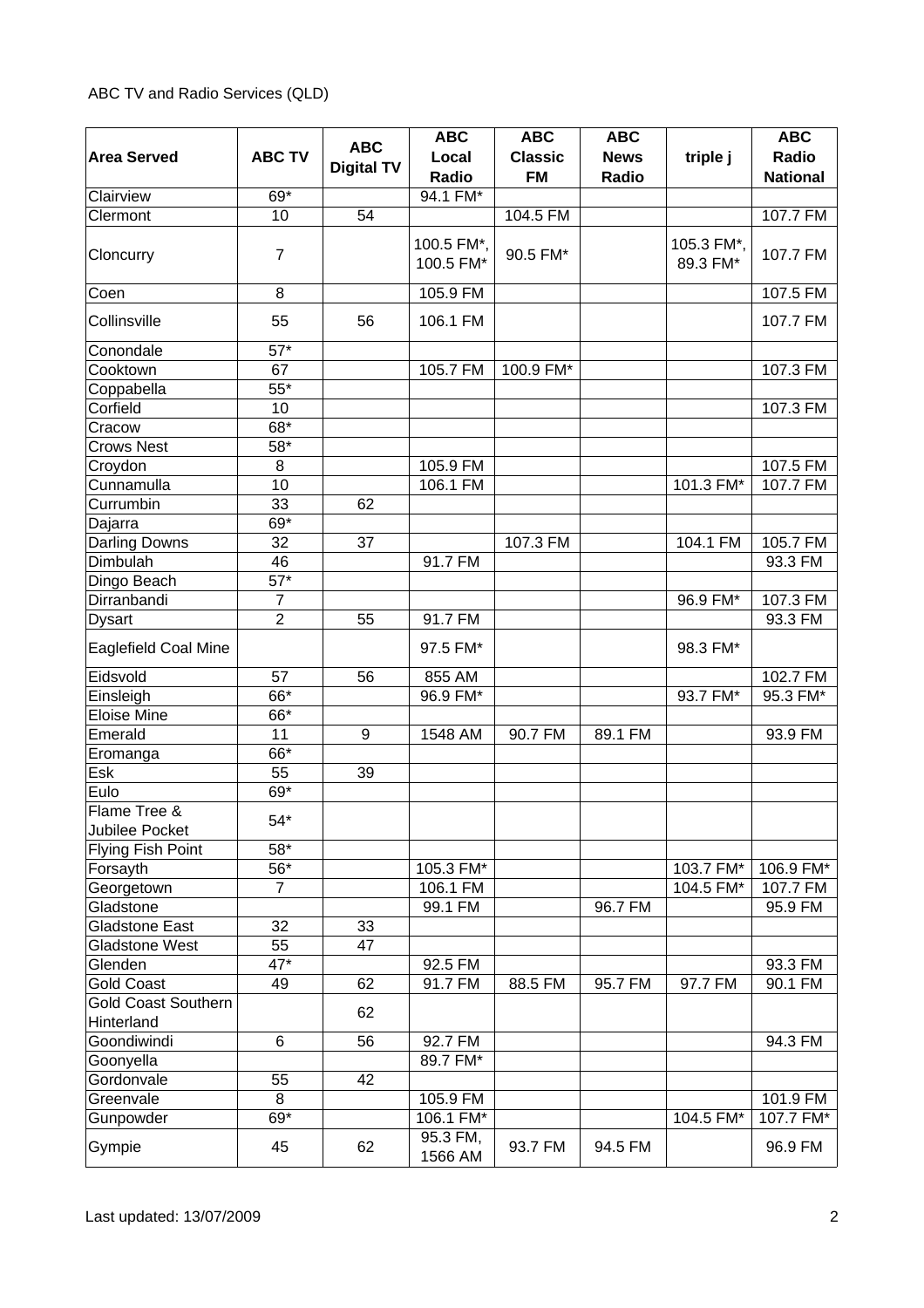|                           |                | <b>ABC</b>        | <b>ABC</b>              | <b>ABC</b>     | <b>ABC</b>  |           | <b>ABC</b>      |
|---------------------------|----------------|-------------------|-------------------------|----------------|-------------|-----------|-----------------|
| <b>Area Served</b>        | <b>ABC TV</b>  |                   | Local                   | <b>Classic</b> | <b>News</b> | triple j  | Radio           |
|                           |                | <b>Digital TV</b> | Radio                   | <b>FM</b>      | Radio       |           | <b>National</b> |
| <b>Gympie Town</b>        | 57             | 62                |                         |                |             |           |                 |
| Herberton                 | 60             | 67                |                         |                |             |           | 93.1 FM         |
| Hervey Bay                | 55             | 56                |                         |                |             |           |                 |
| Hope Vale                 | 69*            |                   | 106.1 FM*               |                |             |           |                 |
| Horseshoe Bay             | $56*$          |                   |                         |                |             |           |                 |
| Hughenden                 | 9              | 8                 | 1485 AM                 |                |             | 105.9 FM* | 107.5 FM        |
| Hungerford                | 69*            |                   | 106.1 FM*               |                |             |           |                 |
| Ilfracombe                | $59*$          |                   | 97.9 FM*                |                |             | 102.7 FM* | 100.3 FM*       |
| Injune                    | $\bf 8$        |                   | 105.9 FM                |                |             |           | 107.5 FM        |
| Isisford                  | $\overline{7}$ |                   |                         |                |             |           | 107.7 FM        |
| Jackson Oil Field         | 69*            |                   | 107.7 FM*,<br>102.9 FM* |                |             | 106.1 FM* |                 |
| Jericho                   | $\overline{7}$ |                   |                         |                |             |           | 107.7 FM        |
| <b>Julia Creek</b>        | 10             |                   | 567 AM                  |                |             |           | 107.5 FM        |
| Jundah                    | $69*$          |                   |                         |                |             |           | 100.9 FM*       |
| Karumba                   | $6\phantom{1}$ |                   | 106.1 FM                |                |             | 104.5 FM* | 107.7 FM        |
| Kelso                     | $59*$          |                   |                         |                |             |           |                 |
| Kooralbyn                 | 56*            |                   |                         |                |             |           |                 |
| Kowanyama                 | 69*            |                   | 106.1 FM*               |                |             | 101.3 FM* |                 |
| Kubin                     | $53*$          |                   |                         |                |             |           |                 |
| Lady Annie Mine           |                |                   | 98.1 FM*                |                |             |           |                 |
| Lakeland                  | 69             |                   | 106.1 FM                |                |             |           | 107.7 FM        |
| <b>Lakeland Roadhouse</b> | $57*$          |                   |                         |                |             |           |                 |
| Laura                     | $\,8\,$        |                   | 106.1 FM                |                |             |           | 107.7 FM        |
| Little Mulgrave           | 45*            |                   |                         |                |             |           |                 |
| <b>Lockhart River</b>     | 69*            |                   | 106.1 FM*               |                |             | 104.5 FM* |                 |
| Longreach                 | 6              |                   | 540 AM                  |                |             | 106.1 FM* | 99.1 FM         |
| Mackay                    | 8              | 10                | 101.1 FM                | 97.9 FM        | 104.3 FM    | 99.5 FM   | 102.7 FM        |
| Mareeba                   | 54             | 42                |                         |                |             |           |                 |
| Maroon                    | 56*            |                   |                         |                |             |           |                 |
| Meandarra                 | 59             |                   |                         |                |             |           | 104.3 FM        |
| Middlemount               | 8              | 43                | 106.1 FM                |                |             |           | 107.7 FM        |
| Miles                     | 9              | 63                |                         |                |             |           | 92.1 FM         |
| Miriam Vale               |                |                   | 88.3 FM                 |                |             |           | 89.9 FM         |
| Miriam Vale/Bororen       | 55             | 56                |                         |                |             |           |                 |
| <b>Mission Beach</b>      | $\overline{2}$ | 56                | 89.3 FM                 |                |             |           | 90.9 FM         |
| Mitchell                  | 6              |                   | 106.1 FM                |                |             |           | 107.7 FM        |
| Monto                     | 56             | 57                |                         |                |             |           | 101.9 FM        |
| Moonford                  | $40*$          |                   |                         |                |             |           |                 |
| Moore                     | 33             |                   |                         |                |             |           |                 |
| Moranbah                  | 5A             | 48                | 104.9 FM                |                |             |           | 106.5 FM        |
| Moranbah Town             | 55             | 54                |                         |                |             |           |                 |
| Morven                    | $\overline{7}$ |                   |                         |                |             |           | 107.5 FM        |
| Mossman                   | 41             | 40                | 639 AM                  |                |             |           | 90.1 FM         |
| <b>Mount Alford</b>       | $55*$          |                   |                         |                |             |           |                 |
| <b>Mount Cuthbert</b>     |                |                   | 107.5 FM*               |                |             | 104.3 FM* |                 |
| <b>Mount Garnet</b>       | $\overline{2}$ |                   | 95.7 FM                 |                |             |           | 97.3 FM         |
| Mount Isa                 | 6              | $\overline{7}$    | 106.5 FM                | 101.7 FM       | 104.9 FM    | 104.1 FM  | 107.3 FM        |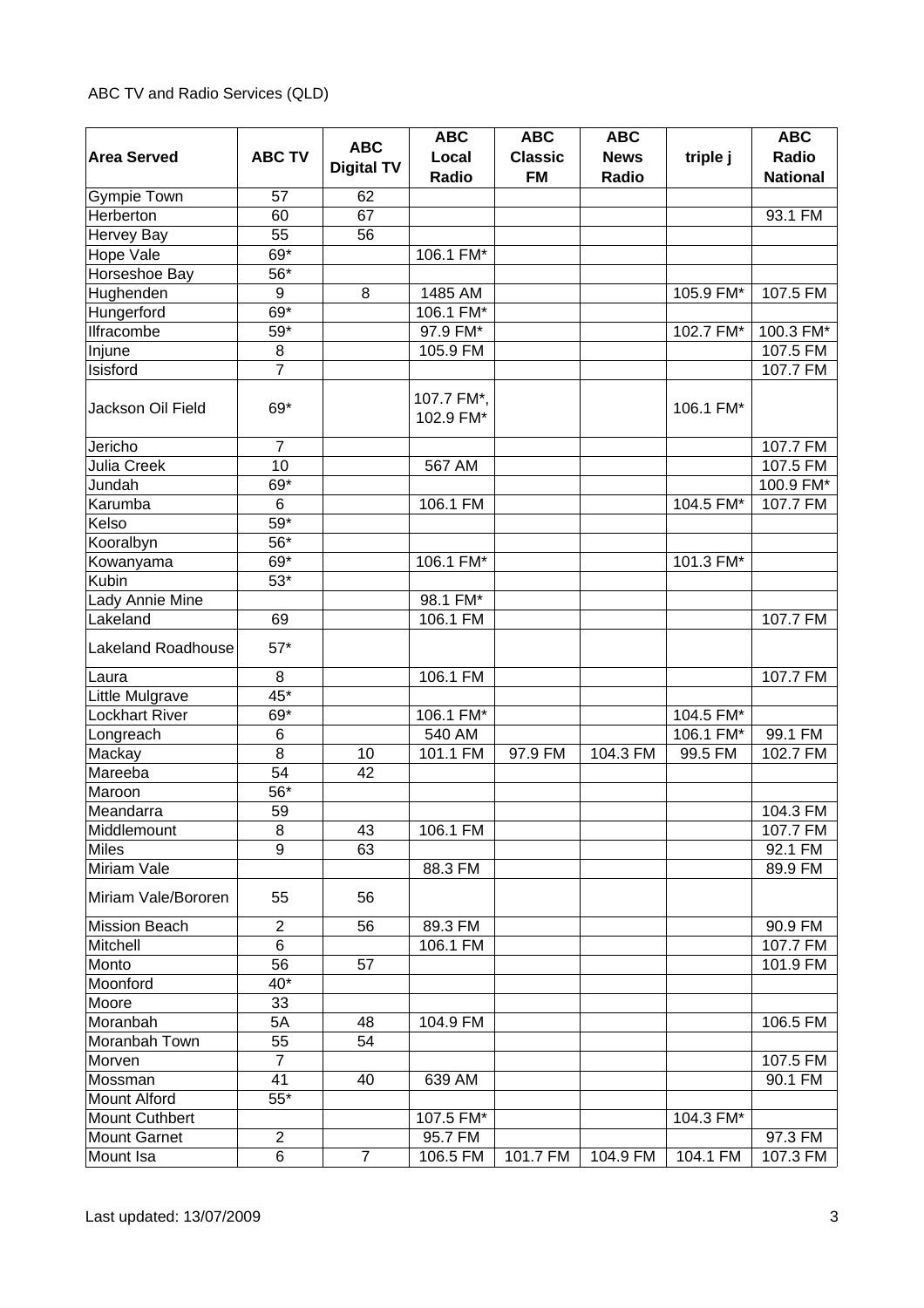|                       |                   |                   | <b>ABC</b> | <b>ABC</b>     | <b>ABC</b>  |           | <b>ABC</b>      |
|-----------------------|-------------------|-------------------|------------|----------------|-------------|-----------|-----------------|
| <b>Area Served</b>    | <b>ABC TV</b>     | <b>ABC</b>        | Local      | <b>Classic</b> | <b>News</b> | triple j  | Radio           |
|                       |                   | <b>Digital TV</b> | Radio      | <b>FM</b>      | Radio       |           | <b>National</b> |
| <b>Mount Molloy</b>   | $\overline{7}$    |                   | 95.7 FM    |                |             |           | 97.3 FM         |
| Mount Morgan          | $\overline{56}^*$ |                   |            |                |             |           |                 |
| <b>Mount Surprise</b> | $\overline{55^*}$ |                   | 105.3 FM*  |                |             | 103.7 FM* | 106.9 FM*       |
| Moura                 | 54                | 53                | 96.1 FM    |                |             |           | 96.9 FM         |
| Murgon                | 57                | 56                |            |                |             |           |                 |
| Muttaburra            | 8                 |                   |            |                |             |           | 107.7 FM        |
| Nambour               | 58                | 62                | 90.3 FM    | 88.7 FM        |             | 89.5 FM   |                 |
| Napranum              | 63*               |                   |            |                |             |           |                 |
| Nebo                  | 55                | 54                |            |                |             |           |                 |
| <b>Nelly Bay</b>      | $30*$             |                   |            |                |             |           |                 |
| New Mapoon            | 64*               |                   |            |                |             |           |                 |
| Noosa/Tewantin        | 32                | 62                |            |                |             |           |                 |
| Normanton             | 8                 |                   | 105.7 FM   |                |             | 100.1 FM* | 107.3 FM        |
| Norwich Park          |                   |                   |            |                |             | 94.9 FM*  |                 |
| <b>Osborne Mines</b>  | 63*               |                   | 107.1 FM*  |                |             |           |                 |
| Paluma                | $59*$             |                   |            |                |             |           |                 |
| Pasminco Century      |                   |                   |            |                |             |           |                 |
| Mine                  |                   |                   |            |                |             | 101.7 FM* | 100.5 FM*       |
| Pentland              | 8                 |                   | 106.1 FM   |                |             |           | 107.7 FM        |
| Pialba-Dundowran      |                   |                   |            |                |             |           |                 |
| (Wide Bay)            |                   |                   | 4QB        |                |             |           |                 |
| Pormpuraaw            | 69*               |                   | 106.1 FM*  |                |             | 101.3 FM* | 104.5 FM*       |
| Port Douglas          | 55                | 54                |            |                |             |           |                 |
| Proserpine            | 56                | 52                |            |                |             |           |                 |
| Quilpie               | 8                 |                   | 106.1 FM   |                |             |           | 107.7 FM        |
| Rathdowney            | $40*$             |                   |            |                |             |           |                 |
| Ravenshoe             | 41                | 42                |            |                |             |           |                 |
| Redlynch              | 60                | 61                |            |                |             |           |                 |
| Richmond              | 6                 |                   |            |                |             |           | 107.7 FM        |
| Rockhampton           | 9                 | 11                | 837 AM     | 106.3 FM       | 105.5 FM    | 104.7 FM  | 103.1 FM        |
| Rockhampton East      | 55                | 57                |            |                |             |           |                 |
| Roma                  | $\overline{7}$    |                   | 105.7 FM   | 97.7 FM        |             | 103.3 FM* | 107.3 FM        |
| Roma/St George        |                   |                   | 711 AM     |                |             |           |                 |
| Rosedale              | $57*$             |                   |            |                |             |           |                 |
| Sapphire/Rubyvale     | 46*               |                   |            |                |             |           |                 |
| Sarina                | $\overline{55^*}$ |                   |            |                |             |           |                 |
| Shute Harbour         | $\overline{2}$    | 56                |            |                |             |           |                 |
| Smithfield Heights    | $\overline{56}$   |                   |            |                |             |           |                 |
| Somerset Dam          | $60*$             |                   |            |                |             |           |                 |
| Southern Downs        | 1                 | 45                | 104.9 FM   | 101.7 FM       |             | 103.3 FM  | 106.5 FM        |
| Speewah               | $55*$             |                   |            |                |             |           |                 |
| Springsure            | 8                 | 46                |            |                |             |           | 100.9 FM        |
| St George             | 8                 |                   |            |                |             |           | 107.7 FM        |
| St Lawrence           | $68*$             |                   | 94.9 FM*   |                |             |           | 95.7 FM*        |
| Stanage Bay           | 68*               |                   |            |                |             |           |                 |
| Stonehenge            | 69*               |                   |            |                |             |           | 100.3 FM*       |
| <b>Stuart</b>         | 59                | 54                |            |                |             |           |                 |
| Sunshine Coast        | 40                | 62                |            |                |             |           |                 |
| Surat                 | 11                |                   |            |                |             |           | 107.5 FM        |
| Tambo                 | 6                 |                   | 105.9 FM   |                |             |           | 107.5 FM        |
| Tara                  | 57                | 56                |            |                |             |           |                 |